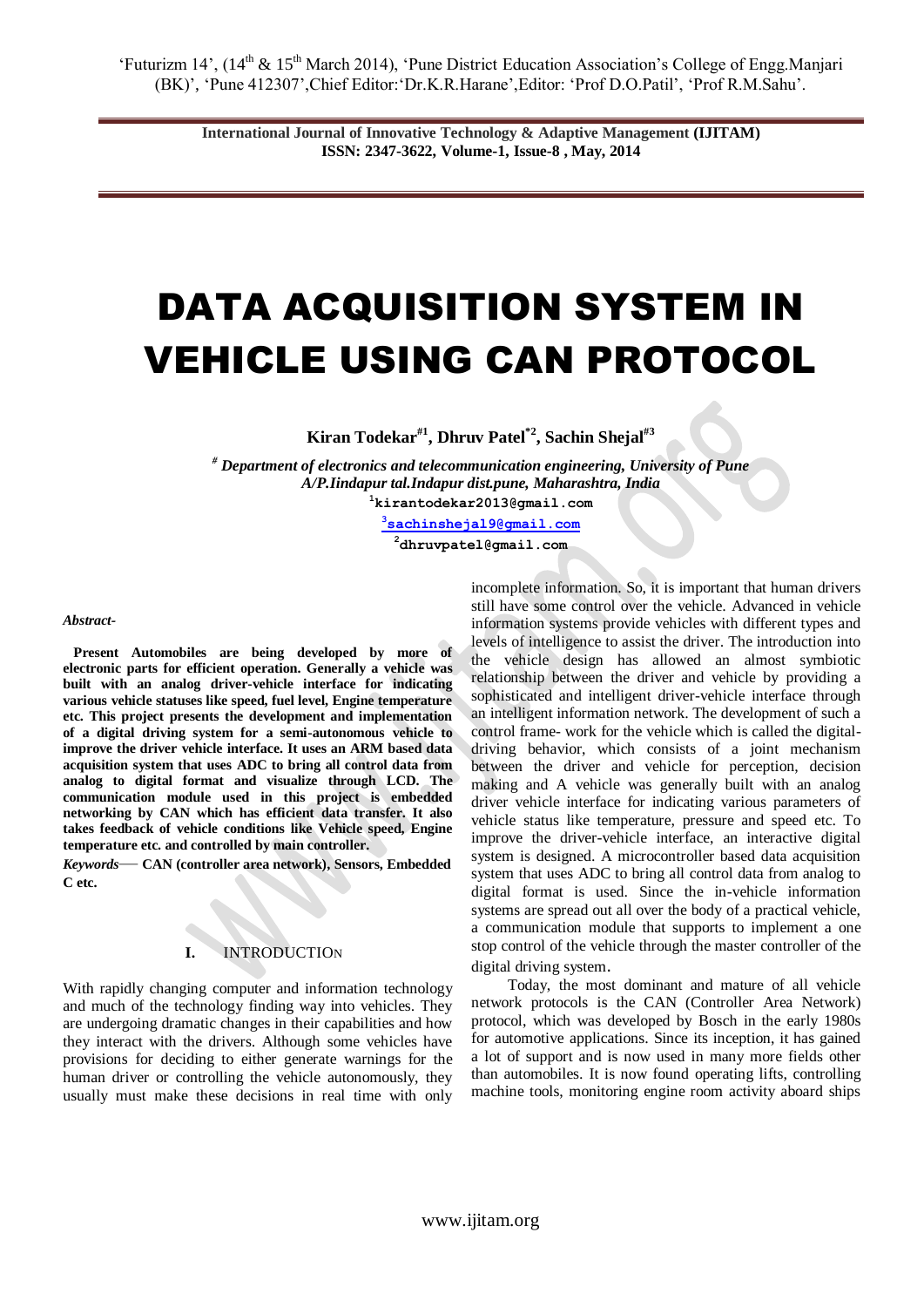'Futurizm 14', (14<sup>th</sup> & 15<sup>th</sup> March 2014), 'Pune District Education Association's College of Engg.Manjari (BK)', 'Pune 412307',Chief Editor:'Dr.K.R.Harane',Editor: 'Prof D.O.Patil', 'Prof R.M.Sahu'.

> **International Journal of Innovative Technology & Adaptive Management (IJITAM) ISSN: 2347-3622, Volume-1, Issue-8 , May, 2014**

and much more. It has gained its reputation from its simplicity, robustness and high level of reliability, with its ability to exchange short real-time messages at a maximum speed of 1Mbps.



Fig 1.Existing and Purposed System

#### **I.** BLOCK DIAGRAM AND WORKING

Fig 2 shows the block diagram of CAN vehicle data acquisition system. It consists of one master node and two slave nodes.ARM as the master controller which controls the vehicle status with various sensors. Also two PIC ICs are used as slave nodes to receive the inputs of vehicle status. The communication between these sensors is done by using CAN controller. Slave controller receives the signals from vehicles like



Fig 1.Existing and Purposed System

Pressure, temperature, fuel level, and IR sensor etc., send to master controller with high speed rate. Master controls the status of vehicle and sends the feedback to operator panel by providing digital information's via LCD display and Buzzer. Here Operator interface is digital type. By this operator can easily see the signals and able to control the vehicle. IR obstacle sensor helps in speed measurement of the vehicle.

#### *Working:*

The two slave unit named as Slave 1 and Slave 2. Both slave units are PIC18F4580 controller. Power supply for both slave units and other sensors are different. Slave 1 unit connected with two sensors. Temperature sensor and Pressure sensor. This sensor generates analog signal and send to Slave1 controller. Slave 1 controller converting analog signal into digital signal, then sends to ARM controller through CAN MCP2551 controller. Slave 2 unit connected with following units. IR sensor and Fuel level sensor. Slave2 perform same operation as like slave1.Data messages transmitted from any node on a CAN bus do not contain addresses of either the transmitting node, or of any intended receiving node. Instead, the content of the message is labeled by an identifier that is unique throughout the network. All other nodes on the network receive the message and each performs an acceptance test on the identifier to determine if the message, and thus its content, is relevant to that particular node. If the message is relevant, it will be processed; otherwise it is ignored.

 The unique identifier also determines the priority of the message. The lower the numerical value of the identifier, the higher the priority. In situations where two or more nodes attempt to transmit at the same time, a non-destructive arbitration technique guarantees that messages are sent in order of priority and that no messages are lost. CAN use NonReturn to Zero (NRZ) encoding (with bit-stuffing) for data communication on a deferential two wire bus. The use of NRZ encoding ensures compact messages with a minimum number of transitions and high resilience to external disturbance. The two wire bus is usually a twisted pair (shielded or unshielded). Flat pair (telephone type) cable also performs well but generates more noise itself, and may be more susceptible to external sources of noise. CAN will operate in extremely harsh environments and the extensive error checking mechanisms ensure that any transmission errors are detected [4] [5]. There are two types of CAN implementations depending in the size of the identifier fields are The Standard CAN protocol (version 2.0A), also now known as Base Frame Format, supports messages with 11 bit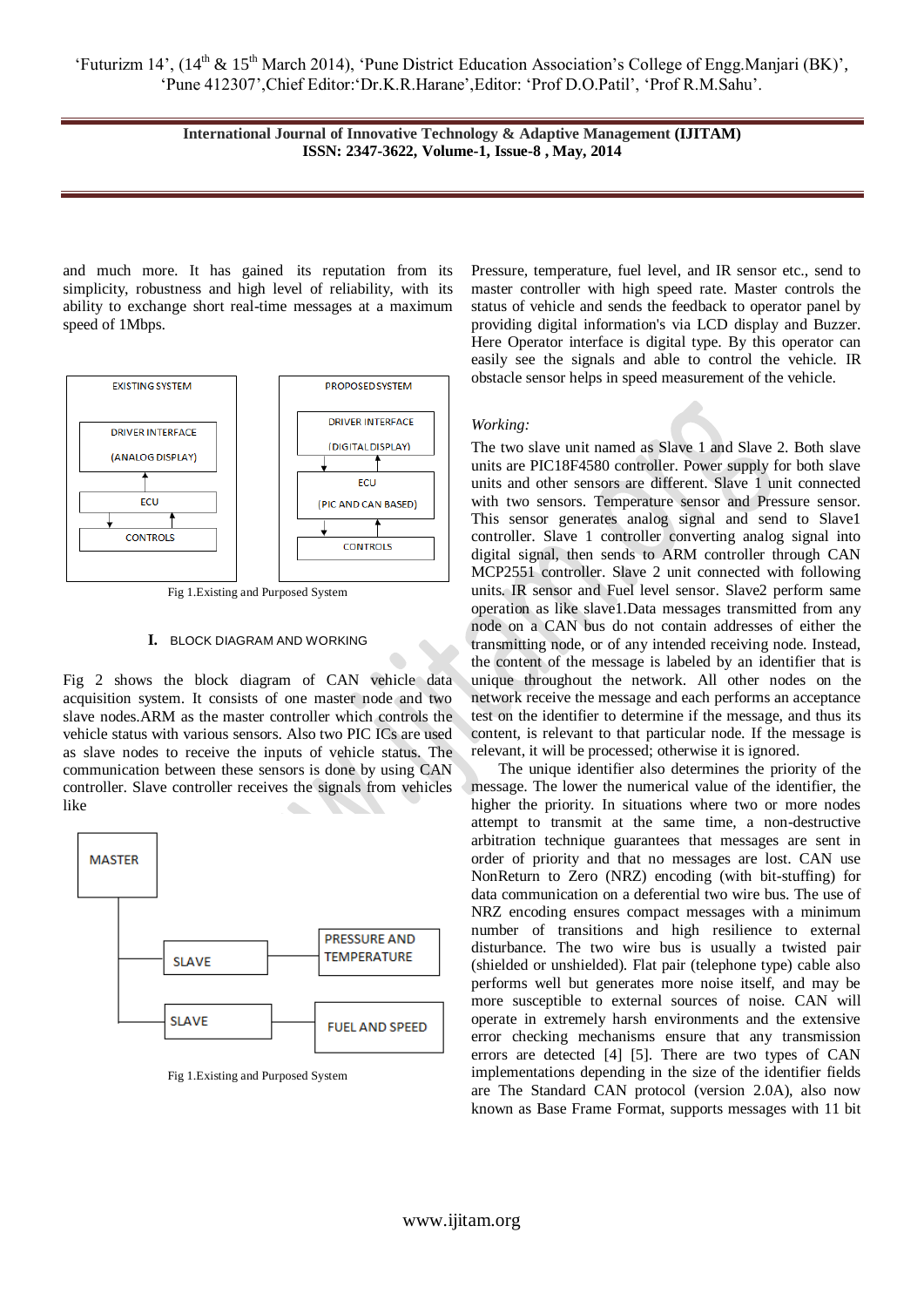**International Journal of Innovative Technology & Adaptive Management (IJITAM) ISSN: 2347-3622, Volume-1, Issue-8 , May, 2014**

identifiers. The Extended CAN protocol (version 2.0B), also now known as Extended Frame Format, supports both 11 bit and 29 bit identifiers. Most 2.0A controllers transmit and receive only Standard format messages, although some (known as 2.0B passive) will receive extended format messages - but then ignore them. 2.0B controllers can send and receive messages in both formats.

#### **II.** HARDWARE DESIGN

#### *A.PIC (18f4580) Microcontroller:-*

 We use microcontroller as PIC (18F4580), this family of devices offers the advantages of all PIC18 microcontrollers namely, high computational performance at an economical price with the addition of high-endurance, Enhanced Flash program memory. In addition to these features, the PIC18F4580 family introduces design enhancements that make these microcontrollers a logical choice for many highperformances, power sensitive applications.

#### *B. CAN Transceiver:-*

 The MCP2551 is a high-speed CAN, fault-tolerant device that serves as the interface between a CAN protocol controller and the physical bus. The MCP2551 provides differential transmit and receive capability for the CAN protocol controller and is fully compatible with the ISO-11898 standard, including 24V requirements. It will operate at speeds of up to 1 Mb/s.Typically each node in a CAN system must have a device to convert the digital signals generated by a CAN controller to signals suitable for transmission over the bus cabling (differential output). It also provides a buffer between the CAN controller and the high-voltage spikes that can be generated on the CAN bus by outside sources (EMI, ESD, electrical transients, etc.).

#### *C.Instrumentation Amplifier:-*

 The output of each sensor is in kilovolt, so as per ADC requirement such as resolution, reference voltage, and number of bits. We want to amplify it up to the reference voltage of ADC. The AD620 is a low cost, high accuracy instrumentation amplifier that requires only one external resistor to set gains of 1 to 1000. Furthermore, the AD620 features 8-lead SOIC and DIP packaging that is smaller than

discrete designs, and offers lower power (only 1.3 mA max supply current), making it a good fit for battery powered, portable (or remote) applications. The AD620, with its high accuracy of 40ppm maximum nonlinearity, low offset voltage of 50Vmax and offset drift of 0.6V per degree max, is ideal for use in precision data acquisition systems, such as weigh scales and transducer interfaces.

#### *D. Sensors:-*

## D.1 Fuel Level Sensor:-

 In our system we are using a level sensor which operates on the principle of voltage divider. Its output voltage is change accordingly to change in variable resistance. The sensor output is given to ADC pin of microcontroller.

#### D.2 Pressure Sensor:-

 We are going to select pressure sensor i.e. The MPXM2202 device is a silicon piezoresistive pressure sensor providing a highly accurate and linear voltage output directly proportional to the applied pressure.

#### D.3 Temperature Sensor:-

 Normally, in vehicle engine temperature is rises up to 250 per degree. So we are going to select T-type thermocouple sensor which has range up to 400 degree Celsius. The sensitivity of T-type thermocouple is sensitivity is about 41.5 mV per degree Celsius. A temperature change can be measured, but actual temperature is still an unknown. Adding a second junction and holding it at a known reference temperature allows an unknown temperature at the other junction to be found. Since the circuit is a continuous loop in which current flows it can be opened and a meter inserted. The voltmeter has a high internal resistance and produces a voltage proportional to the current. Keep in mind that the voltage is strictly dependent upon temperature, the relation between seebeck voltage and temperature is fixed.

#### **III.**SOFTWARE DESIGN

 Software design is through MPLAB IDE with the help of embedded C.The algorithm related to the project is given below

Algorithm: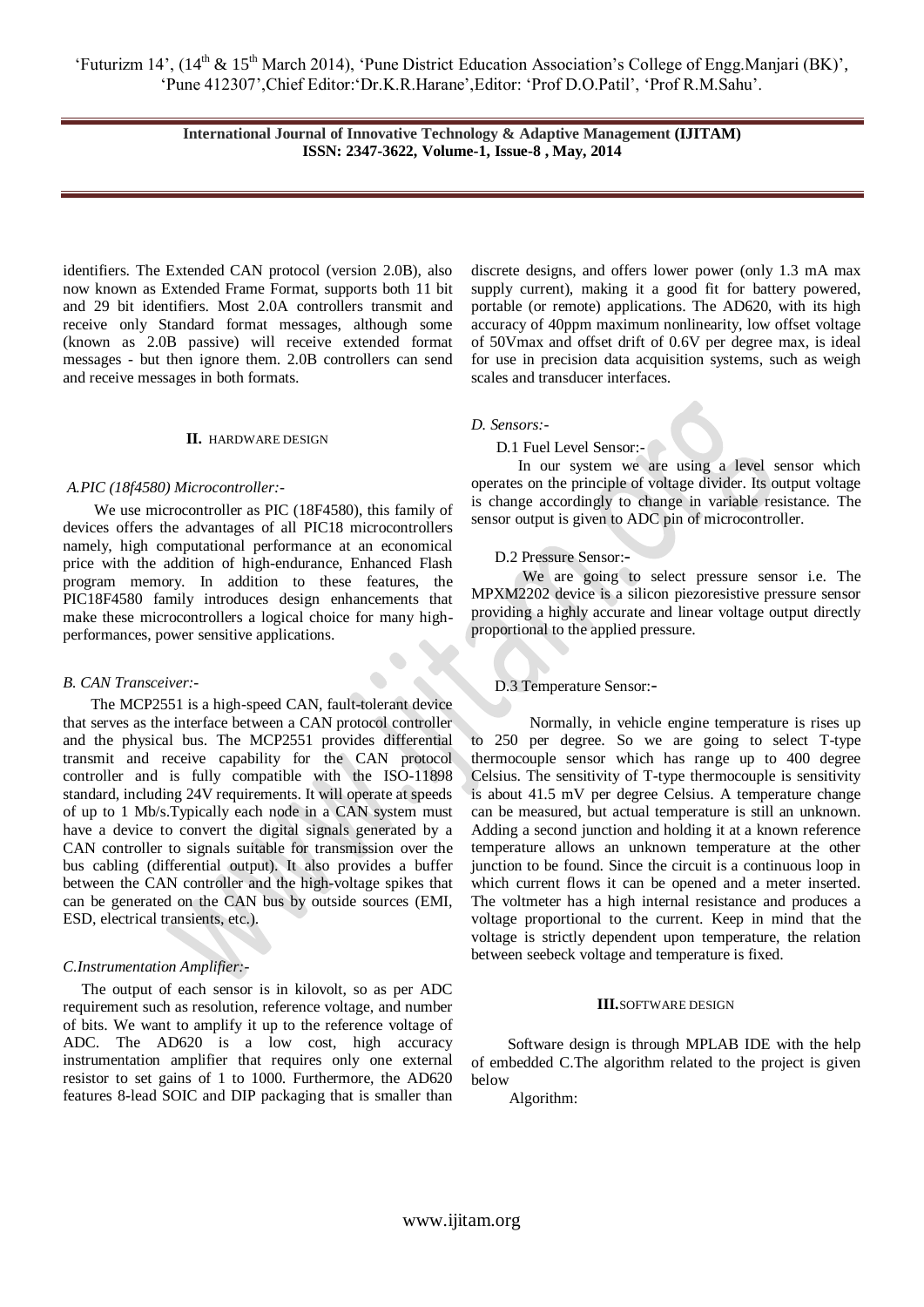'Futurizm 14', (14<sup>th</sup> & 15<sup>th</sup> March 2014), 'Pune District Education Association's College of Engg.Manjari (BK)', 'Pune 412307',Chief Editor:'Dr.K.R.Harane',Editor: 'Prof D.O.Patil', 'Prof R.M.Sahu'.

> **International Journal of Innovative Technology & Adaptive Management (IJITAM) ISSN: 2347-3622, Volume-1, Issue-8 , May, 2014**

1. Start.

- 2. Initialize input output port.
- 3. Initialize LCD and CAN protocol.
- 4. Read the status of input pins.
- 5. If any of change the input state.
- 6. Yes, then any one of the slaves ready to transmit the message.
- 7. If no, then repeat from step 4.
- 8. If arbitration occurred.
- 9. If yes then message is displayed on the LCD.

10. if not, then according to the priority message is sent on the bus.

11. Then messages are displayed on the LCD.



**IV.**RESULT AND ANALYSIS



Fig 1.Pressure and Fuel level status

 $\mathbf{I}$ 

## **V.** CONCLUSION

This project introduces an embedded system with a combination of CAN bus systems. Digital control of the vehicle is an important criterion of modern technology. With the rapid development of embedded technology, high performance embedded processor is penetrated into the auto industry, which is low cost, high reliability and other features to meet the needs of the modern automobile industry. The proposed high-speed CAN bus system solves the problem of automotive system applications, also has a certain practical value and significance. With ARM as the main controller and it makes full use of the high-performance of ARM, high-speed reduction of CAN bus communication control networks and instrument control so as to achieve full sharing of data between nodes and enhance their collaborative work. This system features efficient data transfer among different nodes in the practical applications.